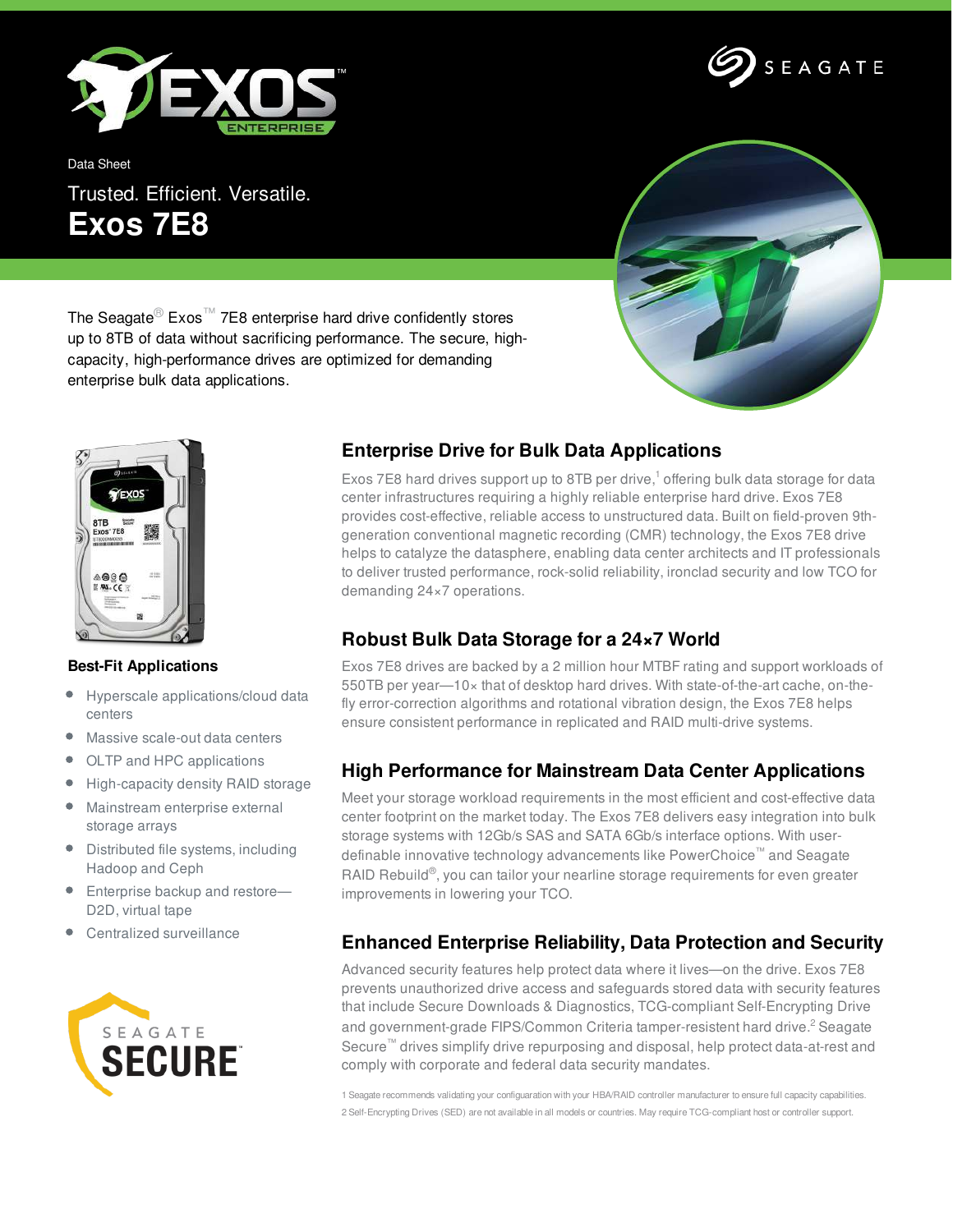



| Specifications                                      | 512n SATA                       |                                 |                                 |                                 |                                 |
|-----------------------------------------------------|---------------------------------|---------------------------------|---------------------------------|---------------------------------|---------------------------------|
| Capacity                                            | 6TB                             | 4TB                             | 3TB                             | 2TB                             | 1TB                             |
| <b>Base Model</b>                                   | ST6000NM0235                    | ST4000NM0035                    | ST3000NM0005                    | ST2000NM0055                    | ST1000NM0055                    |
| PowerBalance <sup>™</sup> Model                     | —                               |                                 |                                 |                                 |                                 |
| Seagate Secure™ Model <sup>1</sup>                  |                                 | ST4000NM0045                    | ST3000NM0015                    | ST2000NM0065                    | ST1000NM0065                    |
| Seagate Secure SED-FIPS Model <sup>1,2</sup>        | —                               | ST4000NM0105                    | ST3000NM0055                    | $\overline{\phantom{0}}$        |                                 |
| Features                                            |                                 |                                 |                                 |                                 |                                 |
| Protection Information (T10 DIF)                    |                                 | $\overline{\phantom{0}}$        |                                 | $\overline{\phantom{0}}$        | $\overline{\phantom{0}}$        |
| <b>Humidity Sensor</b>                              | Yes                             | Yes                             | Yes                             | Yes                             | Yes                             |
| <b>SuperParity</b>                                  | Yes                             | Yes                             | Yes                             | Yes                             | Yes                             |
| Low Halogen                                         | Yes                             | Yes                             | Yes                             | Yes                             | Yes                             |
| PowerChoice Technology                              | Yes                             | Yes                             | Yes                             | Yes                             | Yes                             |
| PowerBalance <sup>™</sup> Technology                | No                              | No                              | No                              | No                              | No                              |
| Cache, Multisegmented (MB)                          | 256                             | 128                             | 128                             | 128                             | 128                             |
| Advanced Write Caching (Internal NOR flash)         | No                              | No                              | No                              | No                              | No                              |
| Reliability/Data Integrity                          |                                 |                                 |                                 |                                 |                                 |
| Vibration, Nonoperating: 10Hz to 500Hz<br>(Grms)    |                                 |                                 |                                 |                                 |                                 |
| <b>MTBF</b>                                         | 2,000,000hr                     | 2,000,000hr                     | 2,000,000hr                     | 2,000,000hr                     | 2,000,000hr                     |
| Reliability Rating @ Full 24x7 Operation<br>(AFR)   | 0.44%                           | 0.44%                           | 0.44%                           | 0.44%                           | 0.44%                           |
| Nonrecoverable Read Errors per Bits Read,<br>Max    | 1 sector per 10E15              | 1 sector per 10E15              | 1 sector per 10E15              | 1 sector per 10E15              | 1 sector per 10E15              |
| Power-On Hours                                      | 8760                            | 8760                            | 8760                            | 8760                            | 8760                            |
| <b>Bytes per Sector</b>                             | 512                             | 512                             | 512                             | 512                             | 512                             |
| Warranty, Limited (years)                           | 5                               | 5                               | 5                               | 5                               | 5                               |
| Performance                                         |                                 |                                 |                                 |                                 |                                 |
| Spindle Speed (RPM)                                 | 7200                            | 7200                            | 7200                            | 7200                            | 7200                            |
| Interface Access Speed (Gb/s)                       | 6.0, 3.0, 1.5                   | 6.0, 3.0, 1.5                   | 6.0, 3.0, 1.5                   | 6.0, 3.0, 1.5                   | 6.0, 3.0, 1.5                   |
| Max Sustainable Transfer Rate                       | 215MB/s                         | 215MB/s                         | 215MB/s                         | 215MB/s                         | 215MB/s                         |
| Average Latency (ms)                                | 4.16                            | 4.16                            | 4.16                            | 4.16                            | 4.16                            |
| <b>Interface Ports</b>                              | Single                          | Single                          | Single                          | Single                          | Single                          |
| Rotational Vibration @ 1500Hz (rad/s <sup>2</sup> ) | 12.5                            | 12.5                            | 12.5                            | 12.5                            | 12.5                            |
| <b>Power Consumption</b>                            |                                 |                                 |                                 |                                 |                                 |
| Idle Average (W)                                    | 8.15W                           | 5.45W                           | 5.45W                           | 4.25W                           | 4.25W                           |
| Average Operating Power                             | 9.80W                           | 6.9W                            | 6.9W                            | 5.91W                           | 5.91W                           |
| Power Supply Requirements                           | +12 V and $+5$ V                | +12 V and $+5$ V                | +12 V and $+5$ V                | +12 V and $+5$ V                | $+12$ V and $+5$ V              |
| Environmental/Temperature                           |                                 |                                 |                                 |                                 |                                 |
| Temperature, Operating (°C)                         | $5^{\circ}$ C - 60 $^{\circ}$ C | $5^{\circ}$ C - 60 $^{\circ}$ C | $5^{\circ}$ C – 60 $^{\circ}$ C | $5^{\circ}$ C - 60 $^{\circ}$ C | $5^{\circ}$ C – 60 $^{\circ}$ C |
| Shock, Operating Read/Write (Gs)                    | 70/40Gs                         | 70/40Gs                         | 70/40Gs                         | 70/40Gs                         | 70/40Gs                         |
| Shock, Nonoperating, 1ms/2ms (Gs)                   | 150/250                         | 150/300                         | 150/300                         | 150/300                         | 150/300                         |
| Physical                                            |                                 |                                 |                                 |                                 |                                 |
| Height (in/mm, max) <sup>3</sup>                    | 1.028in/26.1mm                  | 1.028in/26.1mm                  | 1.028in/26.1mm                  | 1.028in/26.1mm                  | 1.028in/26.1mm                  |
| Width (in/mm, max) $3$                              | 4.010in/101.85mm                | 4.010in/101.85mm                | 4.010in/101.85mm                | 4.010in/101.85mm                | 4.010in/101.85mm                |
| Depth (in/mm, max) $3$                              | 5.787in/147.00mm                | 5.787in/147.0mm                 | 5.787in/147.0mm                 | 5.787in/147.0mm                 | 5.787in/147.0mm                 |
| Weight (g/lb)                                       | 780g/1.72lb                     | 680g/1.5lb                      | 680g/1.5lb                      | 610g/1.34lb                     | 610g/1.34lb                     |
| Carton Unit Quantity                                | 20                              | 20                              | 20                              | 20                              | 20                              |
| Cartons per Pallet/Cartons per Layer                | 40/8                            | $40/8$                          | 40/8                            | $40/8$                          | 40/8                            |

2 FIPS 140-2 Level 2 Certification in process.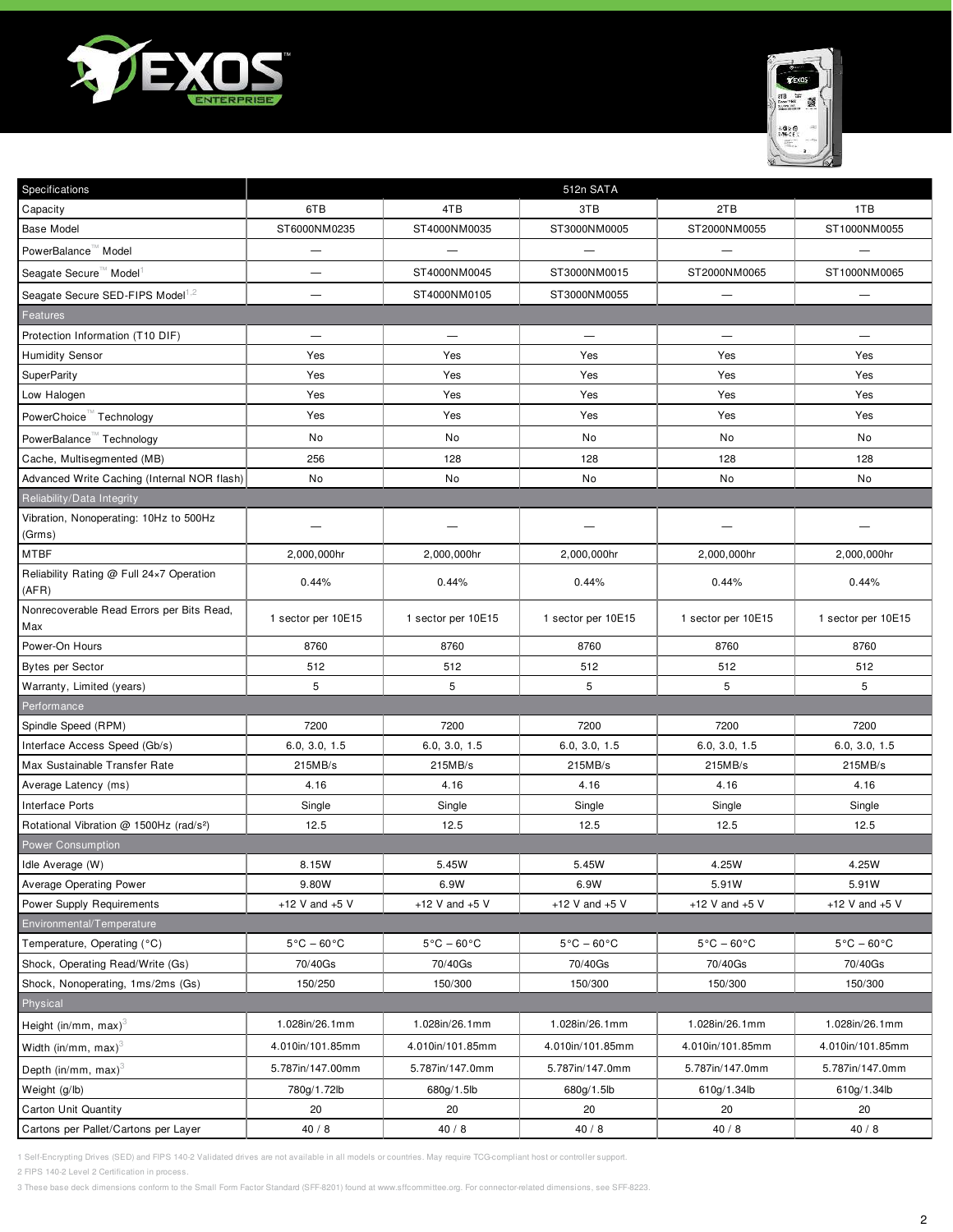



| Specifications                                      | 512n SAS                        |                                 |                                 |                                 |                                 |
|-----------------------------------------------------|---------------------------------|---------------------------------|---------------------------------|---------------------------------|---------------------------------|
| Capacity                                            | 6TB                             | 4TB                             | 3TB                             | 2TB                             | 1TB                             |
| <b>Base Model</b>                                   | ST6000NM0245                    | ST4000NM0025                    | ST3000NM0025                    | ST2000NM0045                    | ST1000NM0045                    |
| PowerBalance <sup>™</sup> Model                     | —                               |                                 |                                 |                                 |                                 |
| Seagate Secure™ Model <sup>1</sup>                  |                                 | ST4000NM0065                    | ST3000NM0035                    | ST2000NM0085                    | ST1000NM0075                    |
| Seagate Secure SED-FIPS Model <sup>1,2</sup>        | —                               | ST4000NM0135                    | ST3000NM0045                    | $\overline{\phantom{0}}$        |                                 |
| Features                                            |                                 |                                 |                                 |                                 |                                 |
| Protection Information (T10 DIF)                    | Yes                             | Yes                             | Yes                             | Yes                             | Yes                             |
| <b>Humidity Sensor</b>                              | Yes                             | Yes                             | Yes                             | Yes                             | Yes                             |
| <b>SuperParity</b>                                  | Yes                             | Yes                             | Yes                             | Yes                             | Yes                             |
| Low Halogen                                         | Yes                             | Yes                             | Yes                             | Yes                             | Yes                             |
| PowerChoice Technology                              | Yes                             | Yes                             | Yes                             | Yes                             | Yes                             |
| PowerBalance <sup>™</sup> Technology                | No                              | No                              | No                              | No                              | No                              |
| Cache, Multisegmented (MB)                          | 256                             | 128                             | 128                             | 128                             | 128                             |
| Advanced Write Caching (Internal NOR flash)         | No                              | No                              | No                              | No                              | No                              |
| Reliability/Data Integrity                          |                                 |                                 |                                 |                                 |                                 |
| Vibration, Nonoperating: 10Hz to 500Hz<br>(Grms)    |                                 |                                 |                                 |                                 |                                 |
| <b>MTBF</b>                                         | 2,000,000hr                     | 2,000,000hr                     | 2,000,000hr                     | 2,000,000hr                     | 2,000,000hr                     |
| Reliability Rating @ Full 24x7 Operation<br>(AFR)   | 0.44%                           | 0.44%                           | 0.44%                           | 0.44%                           | 0.44%                           |
| Nonrecoverable Read Errors per Bits Read,<br>Max    | 1 sector per 10E15              | 1 sector per 10E15              | 1 sector per 10E15              | 1 sector per 10E15              | 1 sector per 10E15              |
| Power-On Hours                                      | 8760                            | 8760                            | 8760                            | 8760                            | 8760                            |
| <b>Bytes per Sector</b>                             | 512                             | 512                             | 512                             | 512                             | 512                             |
| Warranty, Limited (years)                           | 5                               | 5                               | 5                               | 5                               | 5                               |
| Performance                                         |                                 |                                 |                                 |                                 |                                 |
| Spindle Speed (RPM)                                 | 7200                            | 7200                            | 7200                            | 7200                            | 7200                            |
| Interface Access Speed (Gb/s)                       | 12.0, 6.0, 3.0                  | 12.0, 6.0, 3.0                  | 12.0, 6.0, 3.0                  | 12.0, 6.0, 3.0                  | 12.0, 6.0, 3.0                  |
| Max Sustainable Transfer Rate                       | 215MB/s                         | 215MB/s                         | 215MB/s                         | 215MB/s                         | 215MB/s                         |
| Average Latency (ms)                                | 4.16                            | 4.16                            | 4.16                            | 4.16                            | 4.16                            |
| <b>Interface Ports</b>                              | Dual                            | Dual                            | Dual                            | Dual                            | Dual                            |
| Rotational Vibration @ 1500Hz (rad/s <sup>2</sup> ) | 12.5                            | 12.5                            | 12.5                            | 12.5                            | 12.5                            |
| <b>Power Consumption</b>                            |                                 |                                 |                                 |                                 |                                 |
| Idle Average (W)                                    | 8.57W                           | 6.52W                           | 6.52W                           | 4.75W                           | 4.75W                           |
| Average Operating Power                             | 10.86W                          | 7.74W                           | 7.74W                           | 6.3W                            | 6.3W                            |
| Power Supply Requirements                           | +12 V and $+5$ V                | +12 V and $+5$ V                | +12 V and $+5$ V                | +12 V and $+5$ V                | $+12$ V and $+5$ V              |
| Environmental/Temperature                           |                                 |                                 |                                 |                                 |                                 |
| Temperature, Operating (°C)                         | $5^{\circ}$ C - 60 $^{\circ}$ C | $5^{\circ}$ C - 60 $^{\circ}$ C | $5^{\circ}$ C – 60 $^{\circ}$ C | $5^{\circ}$ C - 60 $^{\circ}$ C | $5^{\circ}$ C – 60 $^{\circ}$ C |
| Shock, Operating Read/Write (Gs)                    | 70/40Gs                         | 70/40Gs                         | 70/40Gs                         | 70/40Gs                         | 70/40Gs                         |
| Shock, Nonoperating, 1ms/2ms (Gs)                   | 150/250                         | 150/300                         | 150/300                         | 150/300                         | 150/300                         |
| Physical                                            |                                 |                                 |                                 |                                 |                                 |
| Height (in/mm, max) <sup>3</sup>                    | 1.028in/26.1mm                  | 1.028in/26.1mm                  | 1.028in/26.1mm                  | 1.028in/26.1mm                  | 1.028in/26.1mm                  |
| Width (in/mm, max) <sup>3</sup>                     | 4.010in/101.85mm                | 4.010in/101.85mm                | 4.010in/101.85mm                | 4.010in/101.85mm                | 4.010in/101.85mm                |
| Depth (in/mm, max) <sup>3</sup>                     | 5.787in/147.00mm                | 5.787in/147.0mm                 | 5.787in/147.0mm                 | 5.787in/147.0mm                 | 5.787in/147.0mm                 |
| Weight (g/lb)                                       | 780g/1.72lb                     | 680g/1.5lb                      | 680g/1.5lb                      | 610g/1.34lb                     | 610g/1.34lb                     |
| Carton Unit Quantity                                | 20                              | 20                              | 20                              | 20                              | 20                              |
| Cartons per Pallet/Cartons per Layer                | 40/8                            | $40/8$                          | 40/8                            | $40/8$                          | 40/8                            |

2 FIPS 140-2 Level 2 Certification in process.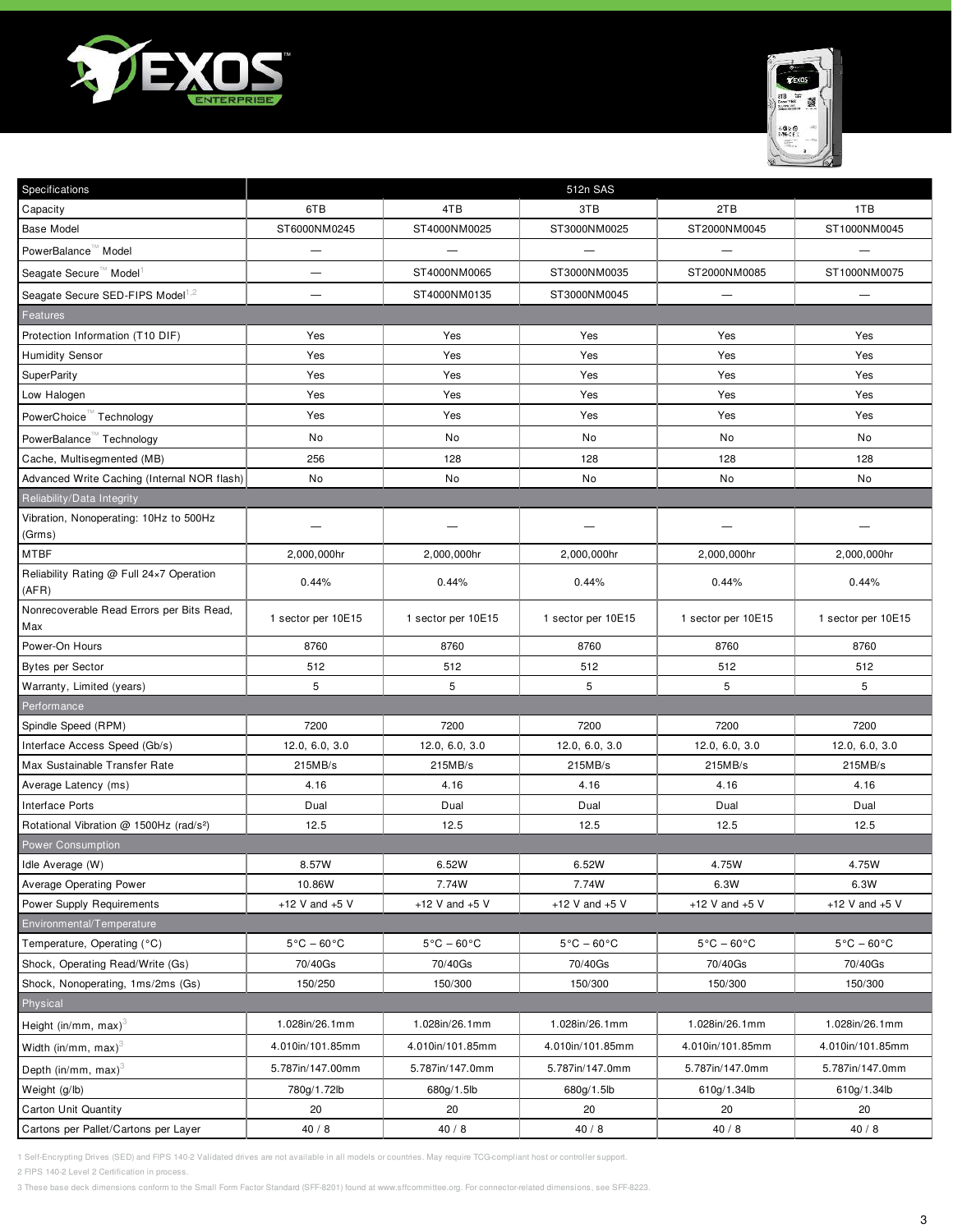



| Specifications                                      | 512e SATA                       |                                 |                                 |                                 |  |
|-----------------------------------------------------|---------------------------------|---------------------------------|---------------------------------|---------------------------------|--|
| Capacity                                            | 8TB                             | 6TB                             | 4TB                             | 2TB                             |  |
| <b>Base Model</b>                                   | ST8000NM0055                    | ST6000NM0115                    | ST4000NM0115                    | ST2000NM0125                    |  |
| PowerBalance <sup>™</sup> Model                     | ST8000NM0165                    |                                 | $\overline{\phantom{0}}$        | —                               |  |
| Seagate Secure™ Model                               | ST8000NM0105                    | ST6000NM0175                    | ST4000NM0245                    | —                               |  |
| Seagate Secure SED-FIPS Model <sup>1,2</sup>        | ST8000NM0155                    | ST6000NM0275                    | ST4000NM0225                    |                                 |  |
| Features                                            |                                 |                                 |                                 |                                 |  |
| Protection Information (T10 DIF)                    | $\overline{\phantom{0}}$        | $\overline{\phantom{0}}$        | $\overline{\phantom{0}}$        |                                 |  |
| <b>Humidity Sensor</b>                              | Yes                             | Yes                             | Yes                             | Yes                             |  |
| SuperParity                                         | $\overline{\phantom{0}}$        | $\overline{\phantom{0}}$        | $\overline{\phantom{0}}$        | $\overline{\phantom{0}}$        |  |
| Low Halogen                                         | Yes                             | Yes                             | Yes                             | Yes                             |  |
| PowerChoice <sup>™</sup> Technology                 | Yes                             | Yes                             | Yes                             | Yes                             |  |
| PowerBalance <sup>™</sup> Technology                | Yes                             | Yes                             | Yes                             | Yes                             |  |
| Cache, Multisegmented (MB)                          | 256                             | 256                             | 128                             | 128                             |  |
| Advanced Write Caching (Internal NOR flash)         | Yes                             | Yes                             | Yes                             | Yes                             |  |
| Reliability/Data Integrity                          |                                 |                                 |                                 |                                 |  |
| Vibration, Nonoperating: 10Hz to 500Hz<br>(Grms)    |                                 |                                 |                                 |                                 |  |
| <b>MTBF</b>                                         | 2,000,000hr                     | 2,000,000hr                     | 2,000,000hr                     | 2,000,000hr                     |  |
| Reliability Rating @ Full 24x7 Operation<br>(AFR)   | 0.44%                           | 0.44%                           | 0.44%                           | 0.44%                           |  |
| Nonrecoverable Read Errors per Bits Read,<br>Max    | 1 sector per 10E15              | 1 sector per 10E15              | 1 sector per 10E15              | 1 sector per 10E15              |  |
| Power-On Hours                                      | 8760                            | 8760                            | 8760                            | 8760                            |  |
| <b>Bytes per Sector</b>                             | 512                             | 512                             | 512                             | 512                             |  |
| Warranty, Limited (years)                           | 5                               | 5                               | 5                               | 5                               |  |
| Performance                                         |                                 |                                 |                                 |                                 |  |
| Spindle Speed (RPM)                                 | 7200                            | 7200                            | 7200                            | 7200                            |  |
| Interface Access Speed (Gb/s)                       | 6.0, 3.0, 1.5                   | 6.0, 3.0, 1.5                   | 6.0, 3.0, 1.5                   | 6.0, 3.0, 1.5                   |  |
| Max Sustainable Transfer Rate                       | 249MB/s                         | 226MB/s                         | 226MB/s                         | 226MB/s                         |  |
| Average Latency (ms)                                | 4.16                            | 4.16                            | 4.16                            | 4.16                            |  |
| Interface Ports                                     | Single                          | Single                          | Single                          | Single                          |  |
| Rotational Vibration @ 1500Hz (rad/s <sup>2</sup> ) | 12.5                            | 12.5                            | 12.5                            | 12.5                            |  |
| <b>Power Consumption</b>                            |                                 |                                 |                                 |                                 |  |
| Idle Average (W)                                    | 7.6W                            | 6.26W                           | 5.45W                           | 4.25W                           |  |
| <b>Average Operating Power</b>                      | 11W                             | 8.59W                           | 6.94W                           | 5.9W                            |  |
| <b>Power Supply Requirements</b>                    | +12 V and $+5$ V                | +12 V and $+5$ V                | +12 V and $+5$ V                | +12 V and $+5$ V                |  |
| Environmental/Temperature                           |                                 |                                 |                                 |                                 |  |
| Temperature, Operating (°C)                         | $5^{\circ}$ C – 60 $^{\circ}$ C | $5^{\circ}$ C – 60 $^{\circ}$ C | $5^{\circ}$ C – 60 $^{\circ}$ C | $5^{\circ}$ C – 60 $^{\circ}$ C |  |
| Shock, Operating Read/Write (Gs)                    | 70/40Gs                         | 70/40Gs                         | 70/40Gs                         | 70/40Gs                         |  |
| Shock, Nonoperating, 1ms/2ms (Gs)                   | 150/250                         | 150/250                         | 150/300                         | 150/300                         |  |
| Physical                                            |                                 |                                 |                                 |                                 |  |
| Height (in/mm, max) $3$                             | 1.028in/26.1mm                  | 1.028in/26.11mm                 | 1.028in/26.11mm                 | 1.028in/26.11mm                 |  |
| Width (in/mm, max) $3$                              | 4.010in/101.85mm                | 4.010in/101.85mm                | 4.010in/101.85mm                | 4.010in/101.85mm                |  |
| Depth (in/mm, max) <sup>3</sup>                     | 5.787in/147.0mm                 | 5.787in/147.0mm                 | 5.787in/147.0mm                 | 5.787in/147.0mm                 |  |
| Weight (g/lb)                                       | 780g/1.72lb                     | 705g/1.55lb                     | 680g/1.50lb                     | 610g/1.34lb                     |  |
| Carton Unit Quantity                                | 20                              | 20                              | 20                              | 20                              |  |
| Cartons per Pallet/Cartons per Layer                | 40/8                            | 40/8                            | 40/8                            | 40/8                            |  |

2 FIPS 140-2 Level 2 Certification in process.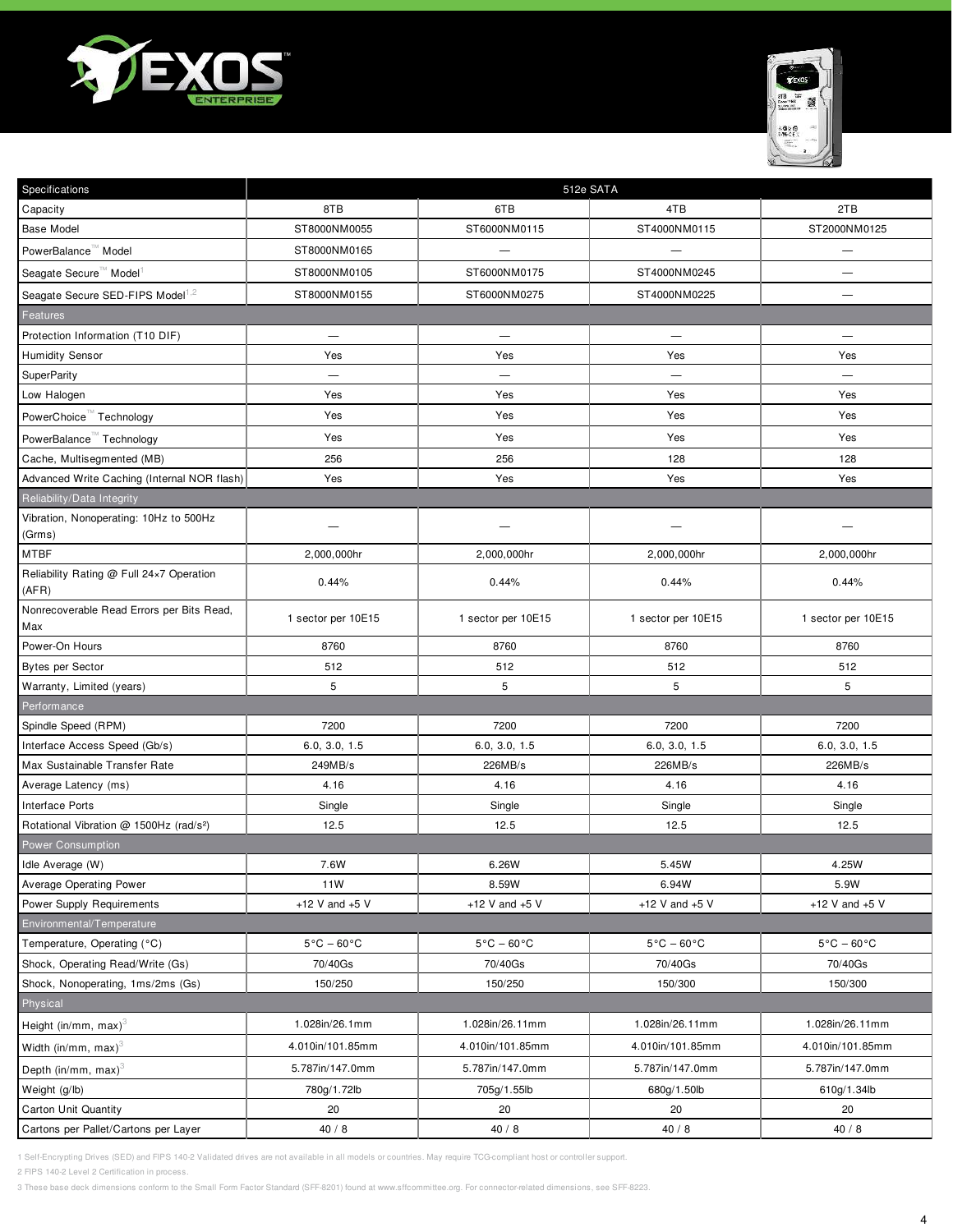



| Specifications                                      | 512e SAS                        |                                 |                                 |                                 |  |
|-----------------------------------------------------|---------------------------------|---------------------------------|---------------------------------|---------------------------------|--|
| Capacity                                            | 8TB                             | 6TB                             | 4TB                             | 2TB                             |  |
| <b>Base Model</b>                                   | ST8000NM0075                    | ST6000NM0095                    | ST4000NM0125                    | ST2000NM0135                    |  |
| PowerBalance <sup>™</sup> Model                     |                                 |                                 | $\overline{\phantom{0}}$        | —                               |  |
| Seagate Secure <sup>™</sup> Model                   | ST8000NM0085                    | ST6000NM0195                    | ST4000NM0255                    | —                               |  |
| Seagate Secure SED-FIPS Model <sup>1,2</sup>        | ST8000NM0135                    | ST6000NM0285                    | ST4000NM0235                    | —                               |  |
| Features                                            |                                 |                                 |                                 |                                 |  |
| Protection Information (T10 DIF)                    | Yes                             | Yes                             | Yes                             | Yes                             |  |
| <b>Humidity Sensor</b>                              | Yes                             | Yes                             | Yes                             | Yes                             |  |
| <b>SuperParity</b>                                  | Yes                             | Yes                             | Yes                             | Yes                             |  |
| Low Halogen                                         | Yes                             | Yes                             | Yes                             | Yes                             |  |
| PowerChoice <sup>™</sup> Technology                 | Yes                             | Yes                             | Yes                             | Yes                             |  |
| PowerBalance <sup>™</sup> Technology                | Yes                             | Yes                             | Yes                             | Yes                             |  |
| Cache, Multisegmented (MB)                          | 256                             | 256                             | 128                             | 128                             |  |
| Advanced Write Caching (Internal NOR flash)         | Yes                             | Yes                             | Yes                             | Yes                             |  |
| Reliability/Data Integrity                          |                                 |                                 |                                 |                                 |  |
| Vibration, Nonoperating: 10Hz to 500Hz<br>(Grms)    |                                 |                                 |                                 |                                 |  |
| <b>MTBF</b>                                         | 2,000,000hr                     | 2,000,000hr                     | 2,000,000hr                     | 2,000,000hr                     |  |
| Reliability Rating @ Full 24x7 Operation<br>(AFR)   | 0.44%                           | 0.44%                           | 0.44%                           | 0.44%                           |  |
| Nonrecoverable Read Errors per Bits Read,<br>Max    | 1 sector per 10E15              | 1 sector per 10E15              | 1 sector per 10E15              | 1 sector per 10E15              |  |
| Power-On Hours                                      | 8760                            | 8760                            | 8760                            | 8760                            |  |
| <b>Bytes per Sector</b>                             | 512, 520, 528                   | 512, 520, 528                   | 512, 520, 528                   | 512, 520, 528                   |  |
| Warranty, Limited (years)                           | 5                               | 5                               | 5                               | 5                               |  |
| Performance                                         |                                 |                                 |                                 |                                 |  |
| Spindle Speed (RPM)                                 | 7200                            | 7200                            | 7200                            | 7200                            |  |
| Interface Access Speed (Gb/s)                       | 12.0, 6.0, 3.0                  | 12.0, 6.0, 3.0                  | 12.0, 6.0, 3.0                  | 12.0, 6.0, 3.0                  |  |
| Max Sustainable Transfer Rate                       | 249MB/s                         | 226MB/s                         | 226MB/s                         | 226MB/s                         |  |
| Average Latency (ms)                                | 4.16                            | 4.16                            | 4.16                            | 4.16                            |  |
| <b>Interface Ports</b>                              | Dual                            | Dual                            | Dual                            | Dual                            |  |
| Rotational Vibration @ 1500Hz (rad/s <sup>2</sup> ) | 12.5                            | 12.5                            | 12.5                            | 12.5                            |  |
| <b>Power Consumption</b>                            |                                 |                                 |                                 |                                 |  |
| Idle Average (W)                                    | 8.5W                            | 8.37W                           | 6.52W                           | 4.57W                           |  |
| Average Operating Power                             | 12W                             | 9.2W                            | 7.74W                           | 6.34W                           |  |
| Power Supply Requirements                           | +12 V and $+5$ V                | +12 V and $+5$ V                | +12 V and $+5$ V                | +12 V and $+5$ V                |  |
| Environmental/Temperature                           |                                 |                                 |                                 |                                 |  |
| Temperature, Operating (°C)                         | $5^{\circ}$ C – 60 $^{\circ}$ C | $5^{\circ}$ C - 60 $^{\circ}$ C | $5^{\circ}$ C – 60 $^{\circ}$ C | $5^{\circ}$ C – 60 $^{\circ}$ C |  |
| Shock, Operating Read/Write (Gs)                    | 70/40Gs                         | 70/40Gs                         | 70/40Gs                         | 70/40Gs                         |  |
| Shock, Nonoperating, 1ms/2ms (Gs)                   | 150/250                         | 150/250                         | 150/300                         | 150/300                         |  |
| Physical                                            |                                 |                                 |                                 |                                 |  |
| Height (in/mm, max) <sup>3</sup>                    | 1.028in/26.11mm                 | 1.028in/26.11mm                 | 1.028in/26.11mm                 | 1.028in/26.11mm                 |  |
| Width (in/mm, max) $3$                              | 4.010in/101.85mm                | 4.010in/101.85mm                | 4.010in/101.85mm                | 4.010in/101.85mm                |  |
| Depth (in/mm, max) <sup>3</sup>                     | 5.787in/147.0mm                 | 5.787in/147.0mm                 | 5.787in/147.0mm                 | 5.787in/147.0mm                 |  |
| Weight (g/lb)                                       | 780g/1.72lb                     | 705g/1.55lb                     | 680g/1.5lb                      | 610g/1.34lb                     |  |
| Carton Unit Quantity                                | 20                              | 20                              | 20                              | 20                              |  |
| Cartons per Pallet/Cartons per Layer                | 40/8                            | 40/8                            | 40/8                            | 40/8                            |  |

2 FIPS 140-2 Level 2 Certification in process.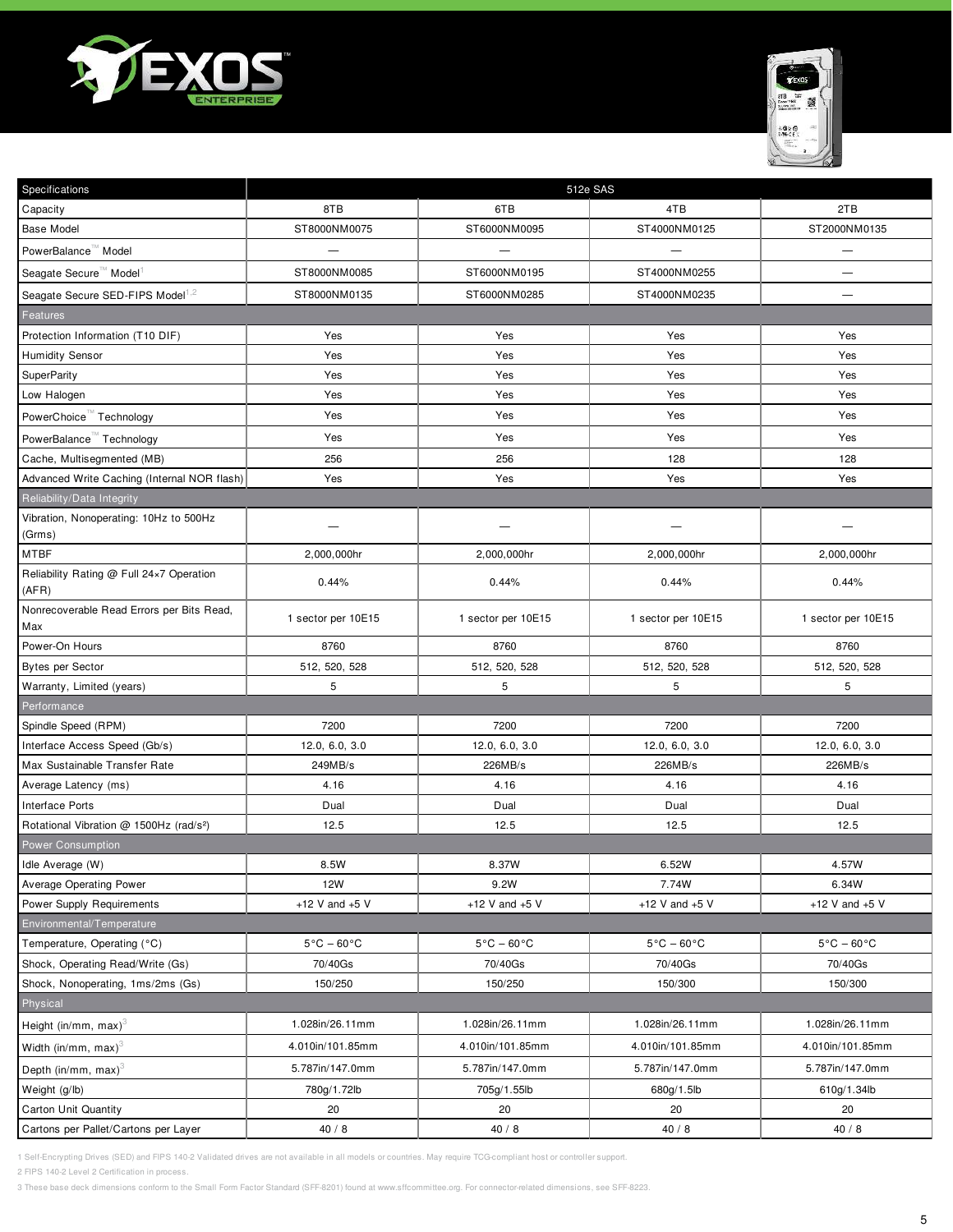



| Specifications                                      | 4Kn SATA                        |                                 |                                 |                                 |  |
|-----------------------------------------------------|---------------------------------|---------------------------------|---------------------------------|---------------------------------|--|
| Capacity                                            | 8TB                             | 6TB                             | 4TB                             | 2TB                             |  |
| <b>Base Model</b>                                   | ST8000NM0045                    | ST6000NM0125                    | ST4000NM0085                    | ST2000NM0105                    |  |
| PowerBalance <sup>™</sup> Model                     |                                 |                                 | $\overline{\phantom{0}}$        | —                               |  |
| Seagate Secure <sup>™</sup> Model                   | ST8000NM0115                    | ST6000NM0185                    | ST4000NM0055                    | —                               |  |
| Seagate Secure SED-FIPS Model <sup>1,2</sup>        | ST8000NM0145                    | ST6000NM0265                    | $\overline{\phantom{0}}$        |                                 |  |
| Features                                            |                                 |                                 |                                 |                                 |  |
| Protection Information (T10 DIF)                    | $\overline{\phantom{0}}$        | $\overline{\phantom{0}}$        | $\overline{\phantom{0}}$        |                                 |  |
| <b>Humidity Sensor</b>                              | Yes                             | Yes                             | Yes                             | Yes                             |  |
| SuperParity                                         | $\overline{\phantom{0}}$        | $\overline{\phantom{0}}$        | $\overline{\phantom{0}}$        | $\overline{\phantom{0}}$        |  |
| Low Halogen                                         | Yes                             | Yes                             | Yes                             | Yes                             |  |
| PowerChoice <sup>™</sup> Technology                 | Yes                             | Yes                             | Yes                             | Yes                             |  |
| PowerBalance <sup>™</sup> Technology                | Yes                             | Yes                             | Yes                             | Yes                             |  |
| Cache, Multisegmented (MB)                          | 256                             | 256                             | 128                             | 128                             |  |
| Advanced Write Caching (Internal NOR flash)         | Yes                             | Yes                             | Yes                             | Yes                             |  |
| Reliability/Data Integrity                          |                                 |                                 |                                 |                                 |  |
| Vibration, Nonoperating: 10Hz to 500Hz<br>(Grms)    |                                 |                                 |                                 |                                 |  |
| <b>MTBF</b>                                         | 2,000,000hr                     | 2,000,000hr                     | 2,000,000hr                     | 2,000,000hr                     |  |
| Reliability Rating @ Full 24x7 Operation<br>(AFR)   | 0.44%                           | 0.44%                           | 0.44%                           | 0.44%                           |  |
| Nonrecoverable Read Errors per Bits Read,<br>Max    | 1 sector per 10E15              | 1 sector per 10E15              | 1 sector per 10E15              | 1 sector per 10E15              |  |
| Power-On Hours                                      | 8760                            | 8760                            | 8760                            | 8760                            |  |
| <b>Bytes per Sector</b>                             | 4096                            | 4096                            | 4096                            | 4096                            |  |
| Warranty, Limited (years)                           | 5                               | 5                               | 5                               | 5                               |  |
| Performance                                         |                                 |                                 |                                 |                                 |  |
| Spindle Speed (RPM)                                 | 7200                            | 7200                            | 7200                            | 7200                            |  |
| Interface Access Speed (Gb/s)                       | 6.0, 3.0, 1.5                   | 6.0, 3.0, 1.5                   | 6.0, 3.0, 1.5                   | 6.0, 3.0, 1.5                   |  |
| Max Sustainable Transfer Rate                       | 249MB/s                         | 226MB/s                         | 226MB/s                         | 226MB/s                         |  |
| Average Latency (ms)                                | 4.16                            | 4.16                            | 4.16                            | 4.16                            |  |
| Interface Ports                                     | Single                          | Single                          | Single                          | Single                          |  |
| Rotational Vibration @ 1500Hz (rad/s <sup>2</sup> ) | 12.5                            | 12.5                            | 12.5                            | 12.5                            |  |
| <b>Power Consumption</b>                            |                                 |                                 |                                 |                                 |  |
| Idle Average (W)                                    | 7.6W                            | 6.26W                           | 5.45W                           | 4.25W                           |  |
| <b>Average Operating Power</b>                      | 11W                             | 8.59W                           | 6.94W                           | 5.9W                            |  |
| <b>Power Supply Requirements</b>                    | +12 V and $+5$ V                | +12 V and $+5$ V                | +12 V and $+5$ V                | +12 V and $+5$ V                |  |
| Environmental/Temperature                           |                                 |                                 |                                 |                                 |  |
| Temperature, Operating (°C)                         | $5^{\circ}$ C – 60 $^{\circ}$ C | $5^{\circ}$ C – 60 $^{\circ}$ C | $5^{\circ}$ C – 60 $^{\circ}$ C | $5^{\circ}$ C – 60 $^{\circ}$ C |  |
| Shock, Operating Read/Write (Gs)                    | 70/40Gs                         | 70/40Gs                         | 70/40Gs                         | 70/40Gs                         |  |
| Shock, Nonoperating, 1ms/2ms (Gs)                   | 150/250                         | 150/250                         | 150/300                         | 150/300                         |  |
| Physical                                            |                                 |                                 |                                 |                                 |  |
| Height (in/mm, max) $3$                             | 1.028in/26.1mm                  | 1.028in/26.1mm                  | 1.028in/26.1mm                  | 1.028in/26.1mm                  |  |
| Width (in/mm, max) <sup>3</sup>                     | 4.010in/101.85mm                | 4.010in/101.85mm                | 4.010in/101.85mm                | 4.010in/101.85mm                |  |
| Depth (in/mm, max) <sup>3</sup>                     | 5.787in/147.0mm                 | 5.787in/147.0mm                 | 5.787in/147.0mm                 | 5.787in/147.0mm                 |  |
| Weight (g/lb)                                       | 780g/1.72lb                     | 705g/1.55lb                     | 680g/1.5lb                      | 610g/1.34lb                     |  |
| Carton Unit Quantity                                | 20                              | 20                              | 20                              | 20                              |  |
| Cartons per Pallet/Cartons per Layer                | 40/8                            | 40/8                            | 40/8                            | 40/8                            |  |

2 FIPS 140-2 Level 2 Certification in process.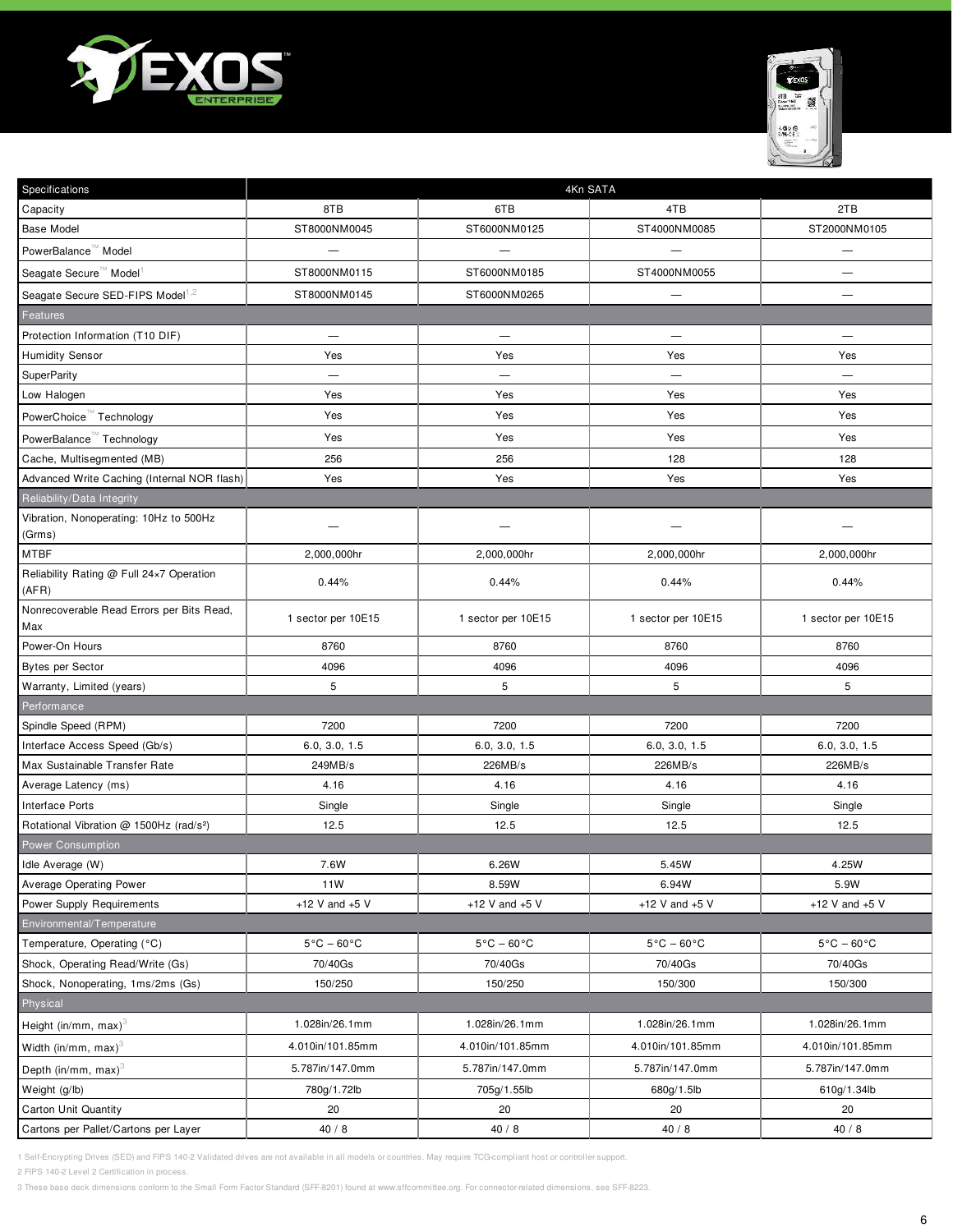



| Specifications                                      | 4Kn SAS                         |                                 |                                 |                                 |  |
|-----------------------------------------------------|---------------------------------|---------------------------------|---------------------------------|---------------------------------|--|
| Capacity                                            | 8TB                             | 6TB                             | 4TB                             | 2TB                             |  |
| <b>Base Model</b>                                   | ST8000NM0065                    | ST6000NM0105                    | ST4000NM0095                    | ST2000NM0115                    |  |
| PowerBalance <sup>™</sup> Model                     | $\overline{\phantom{0}}$        |                                 | $\overline{\phantom{0}}$        | —                               |  |
| Seagate Secure™ Model                               | ST8000NM0095                    | ST6000NM0205                    | ST4000NM0075                    | —                               |  |
| Seagate Secure SED-FIPS Model <sup>1,2</sup>        | ST8000NM0125                    | ST6000NM0255                    | —                               |                                 |  |
| Features                                            |                                 |                                 |                                 |                                 |  |
| Protection Information (T10 DIF)                    | Yes                             | Yes                             | Yes                             | Yes                             |  |
| <b>Humidity Sensor</b>                              | Yes                             | Yes                             | Yes                             | Yes                             |  |
| SuperParity                                         | Yes                             | Yes                             | Yes                             | Yes                             |  |
| Low Halogen                                         | Yes                             | Yes                             | Yes                             | Yes                             |  |
| PowerChoice <sup>™</sup> Technology                 | Yes                             | Yes                             | Yes                             | Yes                             |  |
| PowerBalance <sup>™</sup> Technology                | Yes                             | Yes                             | Yes                             | Yes                             |  |
| Cache, Multisegmented (MB)                          | 256                             | 256                             | 128                             | 128                             |  |
| Advanced Write Caching (Internal NOR flash)         | Yes                             | Yes                             | Yes                             | Yes                             |  |
| Reliability/Data Integrity                          |                                 |                                 |                                 |                                 |  |
| Vibration, Nonoperating: 10Hz to 500Hz<br>(Grms)    |                                 |                                 |                                 |                                 |  |
| <b>MTBF</b>                                         | 2,000,000hr                     | 2,000,000hr                     | 2,000,000hr                     | 2,000,000hr                     |  |
| Reliability Rating @ Full 24×7 Operation<br>(AFR)   | 0.44%                           | 0.44%                           | 0.44%                           | 0.44%                           |  |
| Nonrecoverable Read Errors per Bits Read,<br>Max    | 1 sector per 10E15              | 1 sector per 10E15              | 1 sector per 10E15              | 1 sector per 10E15              |  |
| Power-On Hours                                      | 8760                            | 8760                            | 8760                            | 8760                            |  |
| Bytes per Sector                                    | 4096, 4160, 4224                | 4096, 4160, 4224                | 4096, 4160, 4224                | 4096, 4160, 4224                |  |
| Warranty, Limited (years)                           | 5                               | 5                               | 5                               | 5                               |  |
| Performance                                         |                                 |                                 |                                 |                                 |  |
| Spindle Speed (RPM)                                 | 7200                            | 7200                            | 7200                            | 7200                            |  |
| Interface Access Speed (Gb/s)                       | 12.0, 6.0, 3.0                  | 12.0, 6.0, 3.0                  | 12.0, 6.0, 3.0                  | 12.0, 6.0, 3.0                  |  |
| Max Sustainable Transfer Rate                       | 249MB/s                         | 226MB/s                         | 226MB/s                         | 226MB/s                         |  |
| Average Latency (ms)                                | 4.16                            | 4.16                            | 4.16                            | 4.16                            |  |
| <b>Interface Ports</b>                              | Dual                            | Dual                            | Dual                            | Dual                            |  |
| Rotational Vibration @ 1500Hz (rad/s <sup>2</sup> ) | 12.5                            | 12.5                            | 12.5                            | 12.5                            |  |
| <b>Power Consumption</b>                            |                                 |                                 |                                 |                                 |  |
| Idle Average (W)                                    | 8.5W                            | 8.37W                           | 6.52W                           | 4.57W                           |  |
| <b>Average Operating Power</b>                      | 12W                             | 9.2W                            | 7.74W                           | 6.34W                           |  |
| Power Supply Requirements                           | +12 V and $+5$ V                | +12 V and $+5$ V                | +12 V and $+5$ V                | +12 V and $+5$ V                |  |
| Environmental/Temperature                           |                                 |                                 |                                 |                                 |  |
| Temperature, Operating (°C)                         | $5^{\circ}$ C – 60 $^{\circ}$ C | $5^{\circ}$ C – 60 $^{\circ}$ C | $5^{\circ}$ C – 60 $^{\circ}$ C | $5^{\circ}$ C – 60 $^{\circ}$ C |  |
| Shock, Operating Read/Write (Gs)                    | 70/40Gs                         | 70/40Gs                         | 70/40Gs                         | 70/40Gs                         |  |
| Shock, Nonoperating, 1ms/2ms (Gs)                   | 150/250                         | 150/250                         | 150/300                         | 150/300                         |  |
| Physical                                            |                                 |                                 |                                 |                                 |  |
| Height (in/mm, max) $3$                             | 1.028in/26.1mm                  | 1.028in/26.1mm                  | 1.028in/26.1mm                  | 1.028in/26.1mm                  |  |
| Width (in/mm, max) <sup>3</sup>                     | 4.010in/101.85mm                | 4.010in/101.85mm                | 4.010in/101.85mm                | 4.010in/101.85mm                |  |
| Depth (in/mm, max) <sup>3</sup>                     | 5.787in/147.0mm                 | 5.787in/147.0mm                 | 5.787in/147.0mm                 | 5.787in/147.0mm                 |  |
| Weight (g/lb)                                       | 780g/1.72lb                     | 705g/1.55lb                     | 680g/1.5lb                      | 610g/1.34lb                     |  |
| Carton Unit Quantity                                | 20                              | 20                              | 20                              | 20                              |  |
| Cartons per Pallet/Cartons per Layer                | 40/8                            | 40/8                            | 40/8                            | 40/8                            |  |

2 FIPS 140-2 Level 2 Certification in process.